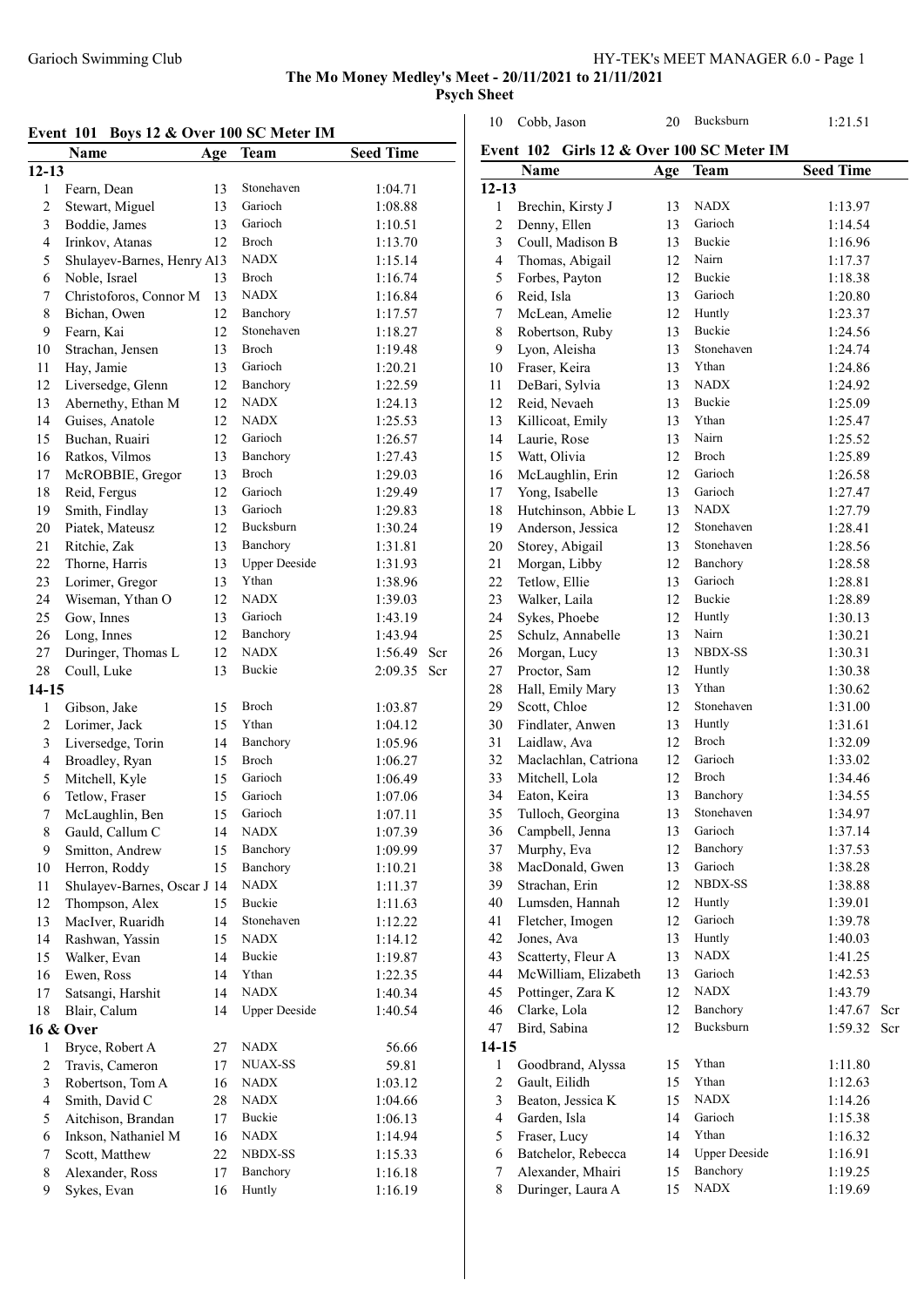## 14-15...(#102 Girls 12 & Over 100 SC Meter IM)

| 9              | Williamson, Talia  | 14 | Banchory             | 1:19.72 |
|----------------|--------------------|----|----------------------|---------|
| 10             | Boyd, Tessa        | 14 | Garioch              | 1:19.74 |
| 11             |                    | 14 | Ythan                | 1:19.79 |
| 12             | Payton, Leah       | 15 | Stonehaven           |         |
|                | Martin, Sara       |    |                      | 1:19.97 |
| 13             | Clarke, Skye       | 15 | Banchory             | 1:20.81 |
| 14             | Wood, Chloe        | 15 | Huntly               | 1:24.85 |
| 15             | Reid, Nicole       | 14 | Broch                | 1:24.85 |
| 16             | Lowdon, Lucy T     | 14 | <b>NADX</b>          | 1:32.06 |
| 17             | Jones, Sarah       | 14 | Stonehaven           | 1:32.41 |
| 18             | Bain, Chloe        | 14 | <b>Broch</b>         | 1:36.57 |
| 19             | Urquhart, Jennifer | 14 | Stonehaven           | 1:37.02 |
| 20             | Brown, Rosie       | 15 | <b>Upper Deeside</b> | 1:40.85 |
|                | 16 & Over          |    |                      |         |
| 1              | Grant, Emily       | 24 | <b>NUAX-SS</b>       | 1:04.33 |
| 2              | Slessor, Anya      | 17 | <b>NUAX-SS</b>       | 1:07.16 |
| $\mathfrak{Z}$ | Hall, Kailyn       | 17 | <b>NUAX-SS</b>       | 1:07.64 |
| 4              | Gow, Nula          | 16 | Garioch              | 1:08.26 |
| 5              | Boddie, Catherine  | 17 | Garioch              | 1:09.33 |
| 6              | MacCulloch, Anna C | 20 | <b>NADX</b>          | 1:09.84 |
| 7              | Bruce, Natalie     | 16 | Broch                | 1:10.82 |
| 8              | Simpson, Emma      | 17 | <b>Broch</b>         | 1:14.90 |
| 9              | Beattie, Elise     | 16 | <b>Upper Deeside</b> | 1:16.39 |
| 10             | MacDonald, Ellen   | 16 | Garioch              | 1:16.44 |
| 11             | Roy, Lindsay       | 34 | Huntly               | 1:17.75 |
| 12             | Menzies, Isla      | 16 | Huntly               | 1:18.41 |
| 13             | Coull, Isla        | 16 | <b>Buckie</b>        | 1:20.67 |

#### Event 103 Boys 12 & Over 50 SC Meter Butterfly

|              | Name                       | Age | Team                 | <b>Seed Time</b> |     |
|--------------|----------------------------|-----|----------------------|------------------|-----|
| $12 - 13$    |                            |     |                      |                  |     |
| 1            | Stewart, Miguel            | 13  | Garioch              | 29.75            |     |
| 2            | Fearn, Dean                | 13  | Stonehaven           | 29.80            |     |
| 3            | Boddie, James              | 13  | Garioch              | 31.62            |     |
| 4            | Shulayev-Barnes, Henry A13 |     | <b>NADX</b>          | 32.35            |     |
| 5            | Christoforos, Connor M     | 13  | <b>NADX</b>          | 33.31            |     |
| 6            | Fearn, Kai                 | 12  | Stonehaven           | 34.50            |     |
| 7            | Strachan, Jensen           | 13  | <b>Broch</b>         | 35.73            |     |
| 8            | Irinkov, Atanas            | 12  | <b>Broch</b>         | 35.75            |     |
| 9            | Noble, Israel              | 13  | <b>Broch</b>         | 36.29            |     |
| 10           | Storer, Edward             | 13  | Banchory             | 36.81            |     |
| 11           | Ratkos, Vilmos             | 13  | Banchory             | 36.92            |     |
| 12           | Bichan, Owen               | 12  | Banchory             | 37.78            |     |
| 13           | Guises, Anatole            | 12  | <b>NADX</b>          | 39.12            |     |
| 14           | Hay, Jamie                 | 13  | Garioch              | 39.50            |     |
| 15           | Thorne, Harris             | 13  | <b>Upper Deeside</b> | 39.81            |     |
| 16           | Liversedge, Glenn          | 12  | Banchory             | 40.07            |     |
| 17           | Abernethy, Ethan M         | 12  | <b>NADX</b>          | 41.13            |     |
| 18           | Gow, Innes                 | 13  | Garioch              | 41.70            |     |
| 19           | Piatek, Mateusz            | 12  | Bucksburn            | 42.13            |     |
| 20           | Ritchie, Zak               | 13  | Banchory             | 43.69            |     |
| 21           | McROBBIE, Gregor           | 13  | <b>Broch</b>         | 44.80            |     |
| 22           | Buchan, Ruairi             | 12  | Garioch              | 45.19            |     |
| 23           | Smith, Findlay             | 13  | Garioch              | 47.16            |     |
| 24           | Reid, Fergus               | 12  | Garioch              | 47.92            |     |
| 25           | Lorimer, Gregor            | 13  | Ythan                | 48.23            |     |
| 26           | Wiseman, Ythan O           | 12  | <b>NADX</b>          | 49.70            |     |
| 27           | Duringer, Thomas L         | 12  | <b>NADX</b>          | 53.95            | Scr |
| 28           | Long, Innes                | 12  | Banchory             | 55.01            | Alt |
| 29           | Coull, Luke                | 13  | <b>Buckie</b>        | 1:16.58          | Scr |
| $14 - 15$    |                            |     |                      |                  |     |
| $\mathbf{1}$ | Gibson, Jake               | 15  | Broch                | 28.24            |     |

| $\overline{c}$ | Liversedge, Torin           | 14 | Banchory             | 28.28 |     |
|----------------|-----------------------------|----|----------------------|-------|-----|
| 3              | Broadley, Ryan              | 15 | <b>Broch</b>         | 28.50 |     |
| 4              | Shulayev-Barnes, Oscar J 14 |    | <b>NADX</b>          | 30.32 |     |
| 5              | Mitchell, Kyle              | 15 | Garioch              | 30.44 |     |
| 6              | Tetlow, Fraser              | 15 | Garioch              | 30.46 |     |
| 7              | Cadger, Jake                | 15 | Ythan                | 30.53 | Scr |
| 8              | McLaughlin, Ben             | 15 | Garioch              | 30.65 |     |
| 9              | Lorimer, Jack               | 15 | Ythan                | 30.71 |     |
| 10             | Smith, Archie C             | 14 | <b>NADX</b>          | 31.09 |     |
| 11             | Herron, Roddy               | 15 | Banchory             | 32.60 |     |
| 12             | Ward, Irvine                | 14 | <b>NBDX-SS</b>       | 32.71 | Scr |
| 13             | Rashwan, Yassin             | 15 | <b>NADX</b>          | 33.14 |     |
| 14             | Smitton, Andrew             | 15 | Banchory             | 34.82 |     |
| 15             | McCombie, Dylan             | 14 | Banchory             | 35.75 | Scr |
| 16             | Thompson, Alex              | 15 | <b>Buckie</b>        | 36.63 |     |
| 17             | Ewen, Ross                  | 14 | Ythan                | 37.20 |     |
| 18             | MacIver, Ruaridh            | 14 | Stonehaven           | 37.79 |     |
| 19             | Aitchison, Kallum           | 15 | Buckie               | 38.66 | Scr |
| 20             | Walker, Evan                | 14 | <b>Buckie</b>        | 43.41 |     |
| 21             | Rogocz, Alexander           | 14 | Bucksburn            | 44.16 | Scr |
| 22             | Park, Harris                | 14 | Ythan                | 44.19 | Scr |
| 23             | Satsangi, Harshit           | 14 | <b>NADX</b>          | 46.94 | Scr |
| 24             | Blair, Calum                | 14 | <b>Upper Deeside</b> | 47.49 | Scr |
|                | 16 & Over                   |    |                      |       |     |
| 1              | Robertson, Tom A            | 16 | <b>NADX</b>          | 25.03 |     |
| $\overline{c}$ | Brechenser, Kieran M        | 17 | <b>NADX</b>          | 27.20 |     |
| 3              | Alexander, Ross             | 17 | Banchory             | 28.39 |     |
| 4              | Aitchison, Brandan          | 17 | Buckie               | 29.77 |     |
| 5              | Inkson, Nathaniel M         | 16 | <b>NADX</b>          | 31.88 |     |
| 6              | Lewis, Blake S              | 16 | <b>NADX</b>          | 34.57 | Scr |
| $\overline{7}$ | Sykes, Evan                 | 16 | Huntly               | 35.33 |     |

# Event 104 Girls 12 & Over 50 SC Meter Butterfly

|                | <b>Name</b>         | Age | <b>Team</b>    | <b>Seed Time</b> |     |
|----------------|---------------------|-----|----------------|------------------|-----|
| $12 - 13$      |                     |     |                |                  |     |
| 1              | Brechin, Kirsty J   | 13  | <b>NADX</b>    | 31.19            |     |
| $\overline{c}$ | Littlejohn, Amber   | 13  | <b>NADX</b>    | 32.22            | Scr |
| 3              | Denny, Ellen        | 13  | Garioch        | 32.28            |     |
| 4              | Coull, Madison B    | 13  | Buckie         | 32.91            |     |
| 5              | Thomas, Abigail     | 12  | Nairn          | 35.19            |     |
| 6              | Reid, Isla          | 13  | Garioch        | 35.66            |     |
| 7              | Clubb, Ailsa M      | 13  | <b>NADX</b>    | 36.60            | Scr |
| 8              | Morgan, Lucy        | 13  | <b>NBDX-SS</b> | 36.72            |     |
| 9              | Reid, Nevaeh        | 13  | <b>Buckie</b>  | 37.22            |     |
| 10             | McLean, Amelie      | 12  | Huntly         | 38.14            |     |
| 11             | DeBari, Sylvia      | 13  | <b>NADX</b>    | 38.94            |     |
| 12             | Lyon, Aleisha       | 13  | Stonehaven     | 39.31            |     |
| 13             | Forbes, Payton      | 12  | Buckie         | 39.66            |     |
| 14             | Anderson, Jessica   | 12  | Stonehaven     | 40.04            |     |
| 15             | Hutchinson, Abbie L | 13  | <b>NADX</b>    | 40.18            |     |
| 16             | Mitchell, Lola      | 12  | <b>Broch</b>   | 40.19            |     |
| 17             | Watt, Olivia        | 12  | <b>Broch</b>   | 40.56            |     |
| 18             | Fraser, Keira       | 13  | Ythan          | 40.69            |     |
| 19             | Killicoat, Emily    | 13  | Ythan          | 40.90            |     |
| 20             | McLaughlin, Erin    | 12  | Garioch        | 40.93            |     |
| 21             | Storey, Abigail     | 13  | Stonehaven     | 41.72            |     |
| 22             | Yong, Isabelle      | 13  | Garioch        | 42.00            |     |
| 23             | Sykes, Phoebe       | 12  | Huntly         | 42.01            |     |
| 24             | Schulz, Annabelle   | 13  | Nairn          | 42.37            |     |
| 25             | Tetlow, Ellie       | 13  | Garioch        | 42.86            |     |
| 26             | MacDonald, Gwen     | 13  | Garioch        | 43.33            |     |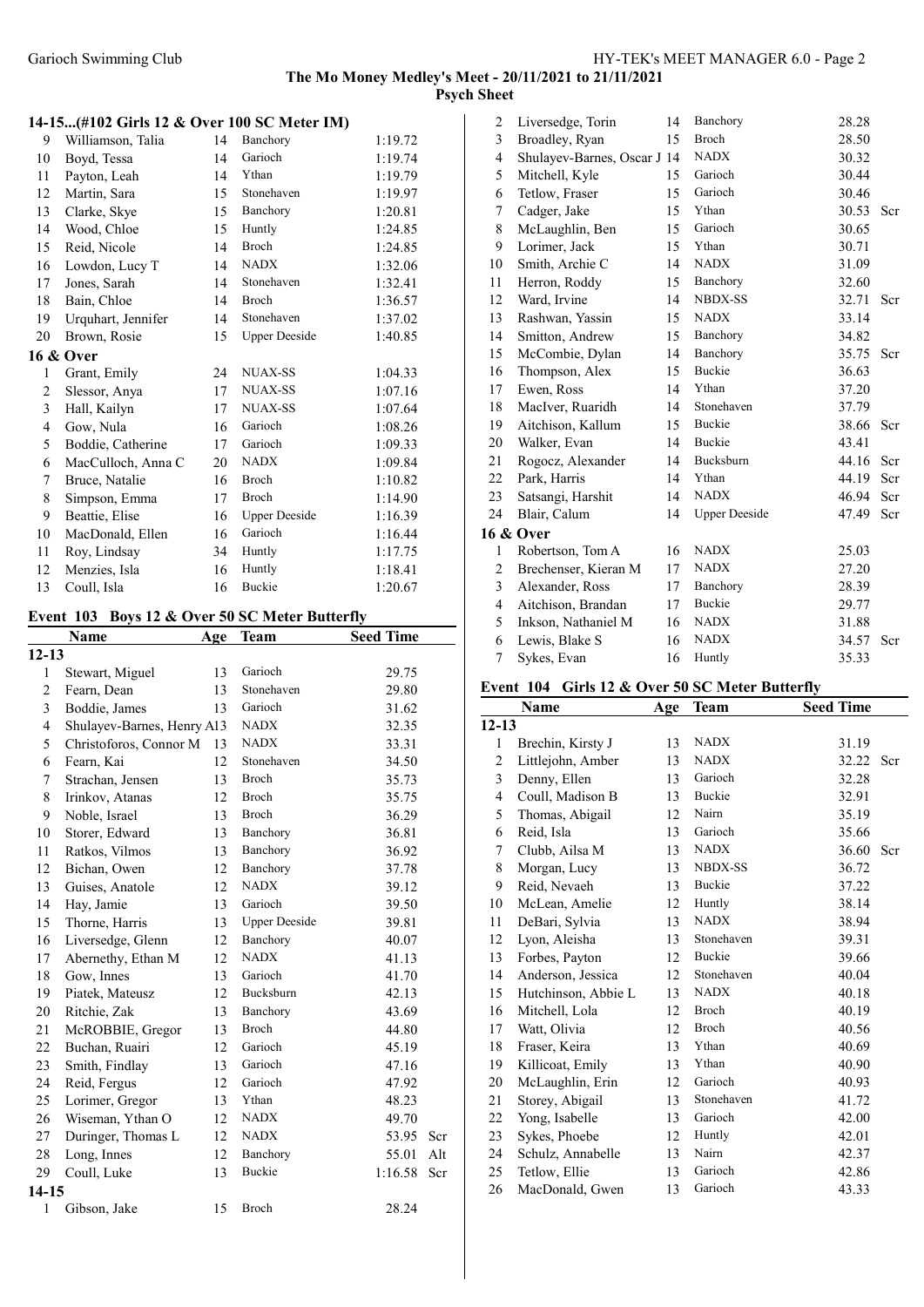The Mo Money Medley's Meet - 20/11/2021 to 21/11/2021

Psych Sheet

## 12-13...(#104 Girls 12 & Over 50 SC Meter Butterfly)

|                          |                        |    |                      | י -     |     |
|--------------------------|------------------------|----|----------------------|---------|-----|
| 27                       | Laidlaw, Ava           | 12 | Broch                | 43.74   |     |
| 28                       | McWilliam, Elizabeth   | 13 | Garioch              | 44.73   |     |
| 29                       | Scatterty, Annabella B | 12 | <b>NADX</b>          | 44.79   |     |
| 30                       | Walker, Laila          | 12 | Buckie               | 44.82   |     |
| 31                       | Scott, Chloe           | 12 | Stonehaven           | 45.00   |     |
| 32                       | Proctor, Sam           | 12 | Huntly               | 45.29   |     |
| 33                       | Lumsden, Hannah        | 12 | Huntly               | 46.11   |     |
| 34                       | Findlater, Anwen       | 13 | Huntly               | 46.27   |     |
| 35                       | Campbell, Jenna        | 13 | Garioch              | 47.51   |     |
| 36                       | Robertson, Ruby        | 13 | Buckie               | 48.41   |     |
| 37                       | Strachan, Erin         | 12 | <b>NBDX-SS</b>       | 48.64   |     |
| 38                       | Fletcher, Imogen       | 12 | Garioch              | 48.72   |     |
| 39                       | Jones, Ava             | 13 | Huntly               | 48.96   |     |
| 40                       | Laurie, Rose           | 13 | Nairn                | 49.44   |     |
| 41                       | Pottinger, Zara K      | 12 | <b>NADX</b>          | 49.56   |     |
| 42                       | Scatterty, Fleur A     | 13 | NADX                 | 49.57   |     |
| 43                       | Morgan, Libby          | 12 | Banchory             | 49.75   |     |
| 44                       | Maclachlan, Catriona   | 12 | Garioch              | 50.05   |     |
| 45                       | Tulloch, Georgina      | 13 | Stonehaven           | 50.46   |     |
| 46                       | Murphy, Eva            | 12 | Banchory             | 52.07   |     |
| 47                       | Bird, Sabina           | 12 | Bucksburn            | 56.87   | Scr |
| $14-15$                  |                        |    |                      |         |     |
| $\mathbf{1}$             | Goodbrand, Alyssa      | 15 | Ythan                | 32.22   |     |
| $\overline{c}$           | Gault, Eilidh          | 15 | Ythan                | 32.31   |     |
| $\mathfrak{Z}$           | Mackenzie, Johanna     | 15 | Garioch              | 33.04   | Scr |
| $\overline{\mathcal{A}}$ | Currie, Erin           | 15 | Ythan                | 33.50   | Scr |
| 5                        | Garden, Isla           | 14 | Garioch              | 33.77   |     |
| 6                        | Abernethy, Isabella A  | 14 | <b>NADX</b>          | 33.79   | Scr |
| 7                        | Smith, Jessica S       | 14 | <b>NADX</b>          | 33.81   | Scr |
| 8                        | Fraser, Lucy           | 14 | Ythan                | 34.57   |     |
| 9                        | Myles, Orla            | 15 | Banchory             | 34.68   | Scr |
| 10                       | Duringer, Laura A      | 15 | <b>NADX</b>          | 35.29   |     |
| 11                       | Szczesna, Natalia      | 15 | <b>NADX</b>          | 35.33   |     |
| 12                       | King, Olivia J         | 14 | <b>NADX</b>          | 36.32   |     |
| 13                       | Alexander, Mhairi      | 15 | Banchory             | 36.59   |     |
| 14                       | Shand, Rebecca         | 14 | <b>NADX</b>          | 37.39   |     |
| 15                       | Boyd, Tessa            | 14 | Garioch              | 37.54   |     |
| 16                       | Batchelor, Rebecca     | 14 | <b>Upper Deeside</b> | 38.19   |     |
| 17                       | Williamson, Talia      | 14 | Banchory             | 38.29   |     |
| 18                       | Wood, Chloe            | 15 | Huntly               | 38.70   |     |
| 19                       | Payton, Leah           | 14 | Ythan                | 39.27   |     |
| 20                       | Martin, Sara           | 15 | Stonehaven           | 39.34   |     |
| 21                       | Lowdon, Lucy T         | 14 | <b>NADX</b>          | 39.98   |     |
| 22                       | Reid, Nicole           | 14 | Broch                | 40.33   |     |
| 23                       | Clarke, Skye           | 15 | Banchory             | 40.49   |     |
| 24                       | Jones, Sarah           | 14 | Stonehaven           | 42.06   |     |
| 25                       | Bain, Chloe            | 14 | Broch                | 44.58   |     |
| 26                       | Urquhart, Jennifer     | 14 | Stonehaven           |         |     |
| 27                       | Amadi, Janekristos U   | 14 | <b>NADX</b>          | 45.00   |     |
|                          |                        |    | <b>Upper Deeside</b> | 47.11   | Scr |
| 28                       | Brown, Rosie           | 15 |                      | 51.96   |     |
| 29                       | Davidson, Tegan S6     | 15 | Huntly               | 1:03.39 |     |
|                          | 16 & Over              |    |                      |         |     |
| 1                        | Slessor, Anya          | 17 | <b>NUAX-SS</b>       | 27.93   |     |
| $\boldsymbol{2}$         | Yuda, Faith D          | 16 | NADX                 | 28.36   | Scr |
| $\mathfrak{Z}$           | Reynard, Maya L        | 17 | <b>NADX</b>          | 29.88   | Scr |
| $\overline{4}$           | Hall, Kailyn           | 17 | NUAX-SS              | 30.29   |     |
| 5                        | MacCulloch, Anna C     | 20 | NADX                 | 30.38   |     |
| 6                        | Gow, Nula              | 16 | Garioch              | 30.65   |     |
| 7                        | Boddie, Catherine      | 17 | Garioch              | 31.02   |     |
| 8                        | Bruce, Natalie         | 16 | Broch                | 31.49   |     |
| 9                        | Beattie, Elise         | 16 | <b>Upper Deeside</b> | 31.93   |     |

| 10 Adair, Sophie    |    | 16 Stonehaven | 33.30     |  |
|---------------------|----|---------------|-----------|--|
| 11 Roy, Lindsay     |    | 34 Huntly     | 33.33     |  |
| 12 MacDonald, Ellen |    | 16 Garioch    | 34.69     |  |
| 13 Menzies, Isla    |    | 16 Huntly     | 34.81     |  |
| 14 Chociaj, Natalia | 18 | NADX          | 35.62 Scr |  |

# Event 105 Boys 12 & Over 50 SC Meter Backstroke

|                          | $\cdot$<br>$\boldsymbol{\omega}$ $\boldsymbol{\omega}$ $\boldsymbol{\omega}$ $\boldsymbol{\mu}$ |     | $\cdots$             | <b>CARDUA OTRU</b> |     |
|--------------------------|-------------------------------------------------------------------------------------------------|-----|----------------------|--------------------|-----|
|                          | <b>Name</b>                                                                                     | Age | <b>Team</b>          | <b>Seed Time</b>   |     |
| $12 - 13$                |                                                                                                 |     |                      |                    |     |
| $\mathbf{1}$             | Fearn, Dean                                                                                     | 13  | Stonehaven           | 31.37              |     |
| $\overline{c}$           | Stewart, Miguel                                                                                 | 13  | Garioch              | 32.67              |     |
| $\mathfrak{Z}$           | Boddie, James                                                                                   | 13  | Garioch              | 32.92              |     |
| $\overline{\mathcal{A}}$ | Shulayev-Barnes, Henry A13                                                                      |     | <b>NADX</b>          | 35.37              |     |
| 5                        | Fearn, Kai                                                                                      | 12  | Stonehaven           | 35.56              |     |
| 6                        | Christoforos, Connor M                                                                          | 13  | <b>NADX</b>          | 35.93              |     |
| 7                        | Noble, Israel                                                                                   | 13  | <b>Broch</b>         | 35.94              |     |
| 8                        | Liversedge, Glenn                                                                               | 12  | Banchory             | 37.21              |     |
| 9                        | Bichan, Owen                                                                                    | 12  | Banchory             | 37.89              |     |
| 10                       | Storer, Edward                                                                                  | 13  | Banchory             | 38.45              |     |
| 11                       | Hay, Jamie                                                                                      | 13  | Garioch              | 38.54              |     |
| 12                       | Reid, Fergus                                                                                    | 12  | Garioch              | 38.88              |     |
| 13                       | McROBBIE, Gregor                                                                                | 13  | Broch                | 39.50              |     |
| 14                       | Irinkov, Atanas                                                                                 | 12  | Broch                | 40.06              |     |
| 15                       | Strachan, Jensen                                                                                | 13  | Broch                | 40.25              |     |
| 16                       | Guises, Anatole                                                                                 | 12  | <b>NADX</b>          | 40.45              |     |
| 17                       | Ratkos, Vilmos                                                                                  | 13  | Banchory             | 42.03              |     |
| 18                       | Smith, Findlay                                                                                  | 13  | Garioch              | 42.46              |     |
| 19                       | Gow, Innes                                                                                      | 13  | Garioch              | 43.25              |     |
| 20                       |                                                                                                 | 13  | Banchory             | 43.38              |     |
|                          | Ritchie, Zak                                                                                    |     | Ythan                |                    |     |
| 21                       | Lorimer, Gregor                                                                                 | 13  |                      | 43.53              |     |
| 22                       | Abernethy, Ethan M                                                                              | 12  | <b>NADX</b>          | 43.60              |     |
| 23                       | Thorne, Harris                                                                                  | 13  | <b>Upper Deeside</b> | 43.75              |     |
| 24                       | Buchan, Ruairi                                                                                  | 12  | Garioch              | 44.53              |     |
| 25                       | Long, Innes                                                                                     | 12  | Banchory             | 46.60              |     |
| 26                       | Piatek, Mateusz                                                                                 | 12  | Bucksburn            | 48.01              |     |
| 27                       | Coull, Luke                                                                                     | 13  | <b>Buckie</b>        | 52.37              | Scr |
| 28                       | Reekie-Ayala, Jaime M                                                                           | 13  | NADX                 | 53.88              | Scr |
| 29                       | Duringer, Thomas L                                                                              | 12  | <b>NADX</b>          | 58.11              | Scr |
| 30                       | Pert, Connor                                                                                    | 12  | Banchory             | 59.06              | Scr |
| $14-15$                  |                                                                                                 |     |                      |                    |     |
| $\mathbf{1}$             | Broadley, Ryan                                                                                  | 15  | Broch                | 28.74              |     |
| $\overline{c}$           | Lorimer, Jack                                                                                   | 15  | Ythan                | 29.48              |     |
| 3                        | Liversedge, Torin                                                                               | 14  | Banchory             | 29.90              |     |
| $\overline{\mathcal{A}}$ | Gibson, Jake                                                                                    | 15  | Broch                | 30.04              |     |
| 5                        | Smitton, Andrew                                                                                 | 15  | Banchory             | 30.79              |     |
| 6                        | Mitchell, Kyle                                                                                  | 15  | Garioch              | 31.43              |     |
| 7                        | Herron, Roddy                                                                                   | 15  | Banchory             | 31.47              |     |
| 8                        | Thompson, Alex                                                                                  | 15  | Buckie               | 31.85              |     |
| 9                        | Cadger, Jake                                                                                    | 15  | Ythan                | 32.61              | Scr |
| 10                       | Tetlow, Fraser                                                                                  | 15  | Garioch              | 32.82              |     |
| 11                       | McLaughlin, Ben                                                                                 | 15  | Garioch              |                    |     |
|                          |                                                                                                 |     | <b>NADX</b>          | 33.31              |     |
| 12                       | Shulayev-Barnes, Oscar J 14                                                                     |     |                      | 33.66              |     |
| 13                       | Smith, Archie C                                                                                 | 14  | <b>NADX</b>          | 33.82              |     |
| 14                       | McCombie, Dylan                                                                                 | 14  | Banchory             | 34.69              | Scr |
| 15                       | Ward, Irvine                                                                                    | 14  | NBDX-SS              | 37.25              | Scr |
| 16                       | MacIver, Ruaridh                                                                                | 14  | Stonehaven           | 37.50              |     |
| 17                       | Aitchison, Kallum                                                                               | 15  | Buckie               | 37.66              | Scr |
| 18                       | Ewen, Ross                                                                                      | 14  | Ythan                | 37.97              |     |
| 19                       | Mitchell, Kyle                                                                                  | 14  | Huntly               | 42.36              | Scr |
| 20                       | Park, Harris                                                                                    | 14  | Ythan                | 44.25              | Scr |
| 21                       | Blair, Calum                                                                                    | 14  | <b>Upper Deeside</b> | 44.45              |     |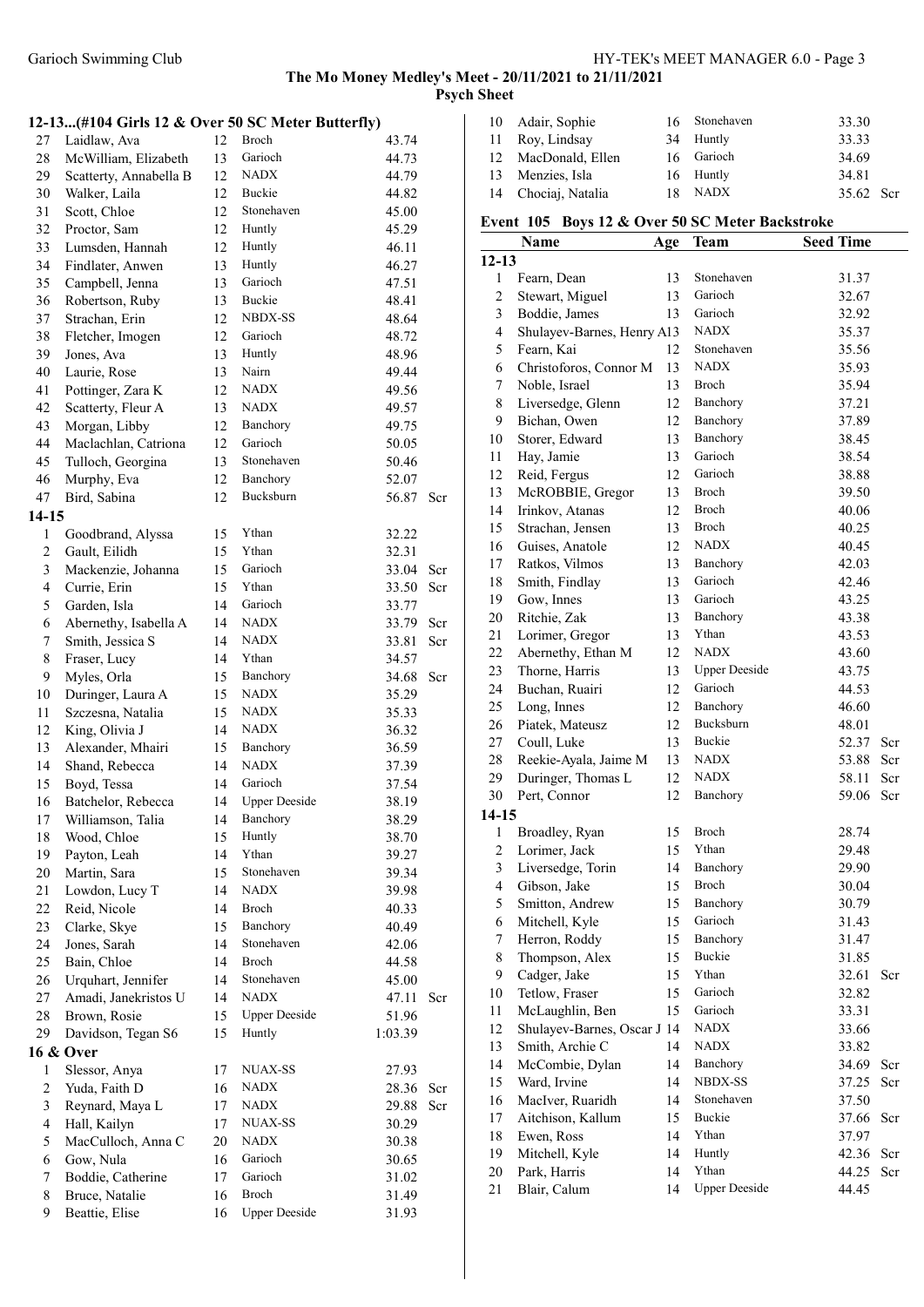## 14-15...(#105 Boys 12 & Over 50 SC Meter Backstroke)

| 22 | Satsangi, Harshit    | 14 | <b>NADX</b>      | 49.67<br>Scr  |
|----|----------------------|----|------------------|---------------|
| 23 | Rogocz, Alexander    | 14 | Bucksburn        | 52.16 Scr     |
|    | 16 & Over            |    |                  |               |
|    | Brechenser, Kieran M | 17 | <b>NADX</b>      | 27.68         |
|    | Alexander, Ross      | 17 | Banchory         | 31.34         |
|    | Aitchison, Brandan   | 17 | <b>Buckie</b>    | 32.42         |
| 4  | Sykes, Evan          | 16 | Huntly           | 32.70         |
|    | Inkson, Nathaniel M  | 16 | <b>NADX</b>      | 34.62         |
| 6  | Scott, Matthew       | 22 | NBDX-SS          | 34.68         |
|    | Lewis, Blake S       | 16 | <b>NADX</b>      | 35.23<br>-Ser |
| 8  | Cobb, Jason          |    | <b>Bucksburn</b> | 36.69         |

# Event 106 Girls 12 & Over 50 SC Meter Backstroke

|                | Name                   | Age | Team           | <b>Seed Time</b> |     |
|----------------|------------------------|-----|----------------|------------------|-----|
| $12 - 13$      |                        |     |                |                  |     |
| 1              | Littlejohn, Amber      | 13  | <b>NADX</b>    | 34.63            | Scr |
| $\overline{c}$ | Brechin, Kirsty J      | 13  | <b>NADX</b>    | 35.60            |     |
| 3              | Coull, Madison B       | 13  | Buckie         | 35.95            |     |
| 4              | Denny, Ellen           | 13  | Garioch        | 37.35            |     |
| 5              | McLean, Amelie         | 12  | Huntly         | 37.69            |     |
| 6              | Thomas, Abigail        | 12  | Nairn          | 38.20            |     |
| 7              | Sykes, Phoebe          | 12  | Huntly         | 38.29            |     |
| 8              | Clubb, Ailsa M         | 13  | <b>NADX</b>    | 39.07            | Scr |
| 9              | Morgan, Lucy           | 13  | <b>NBDX-SS</b> | 39.29            |     |
| 10             | Forbes, Payton         | 12  | Buckie         | 39.39            |     |
| 11             | Reid, Nevaeh           | 13  | Buckie         | 39.57            |     |
| 12             | Tetlow, Ellie          | 13  | Garioch        | 39.68            |     |
| 13             | Yong, Isabelle         | 13  | Garioch        | 39.94            |     |
| 14             | Reid, Isla             | 13  | Garioch        | 40.30            |     |
| 15             | Proctor, Sam           | 12  | Huntly         | 40.53            |     |
| 16             | Fraser, Keira          | 13  | Ythan          | 40.90            |     |
| 17             | Hutchinson, Abbie L    | 13  | <b>NADX</b>    | 41.00            |     |
| 18             | DeBari, Sylvia         | 13  | <b>NADX</b>    | 41.02            |     |
| 19             | Scott, Chloe           | 12  | Stonehaven     | 41.33            |     |
| 20             | Laurie, Rose           | 13  | Nairn          | 41.94            |     |
| 21             | Lyon, Aleisha          | 13  | Stonehaven     | 42.21            |     |
| 22             | Scatterty, Annabella B | 12  | <b>NADX</b>    | 42.26            |     |
| 23             | Killicoat, Emily       | 13  | Ythan          | 42.59            |     |
| 24             | Schulz, Annabelle      | 13  | Nairn          | 43.17            |     |
| 25             | Lumsden, Hannah        | 12  | Huntly         | 43.28            |     |
| 26             | Hall, Emily Mary       | 13  | Ythan          | 43.94            |     |
| 27             | Robertson, Ruby        | 13  | Buckie         | 44.01            |     |
| 28             | Strachan, Erin         | 12  | <b>NBDX-SS</b> | 44.12            |     |
| 29             | MacDonald, Gwen        | 13  | Garioch        | 44.47            |     |
| 30             | McLaughlin, Erin       | 12  | Garioch        | 44.59            |     |
| 31             | Findlater, Anwen       | 13  | Huntly         | 44.71            |     |
| 32             | Tulloch, Georgina      | 13  | Stonehaven     | 44.82            |     |
| 33             | Mitchell, Lola         | 12  | Broch          | 45.14            |     |
| 34             | Storey, Abigail        | 13  | Stonehaven     | 45.14            |     |
| 35             | Campbell, Jenna        | 13  | Garioch        | 45.24            |     |
| 36             | Laidlaw, Ava           | 12  | Broch          | 45.40            |     |
| 37             | Anderson, Jessica      | 12  | Stonehaven     | 46.13            |     |
| 38             | Jones, Ava             | 13  | Huntly         | 46.84            |     |
| 39             | Scatterty, Fleur A     | 13  | <b>NADX</b>    | 47.90            |     |
| 40             | McWilliam, Elizabeth   | 13  | Garioch        | 47.91            |     |
| 41             | Murphy, Eva            | 12  | Banchory       | 48.26            |     |
| 42             | Pottinger, Zara K      | 12  | <b>NADX</b>    | 48.32            |     |
| 43             | Morgan, Libby          | 12  | Banchory       | 48.50            |     |
| 44             | Maclachlan, Catriona   | 12  | Garioch        | 48.73            |     |
| 45             | Clarke, Lola           | 12  | Banchory       | 48.88            | Scr |
| 46             | Fletcher, Imogen       | 12  | Garioch        | 48.92            |     |
|                |                        |     |                |                  |     |

| 47                      | Eaton, Keira          | 13 | Banchory             | 50.80 | Alt |
|-------------------------|-----------------------|----|----------------------|-------|-----|
| 48                      | Bird, Sabina          | 12 | Bucksburn            | 54.76 | Scr |
| 14-15                   |                       |    |                      |       |     |
| 1                       | Abernethy, Isabella A | 14 | NADX                 | 32.17 | Scr |
| 2                       | Beaton, Jessica K     | 15 | <b>NADX</b>          | 32.56 |     |
| 3                       | Gault, Eilidh         | 15 | Ythan                | 34.13 |     |
| $\overline{\mathbf{4}}$ | Currie, Erin          | 15 | Ythan                | 34.77 | Scr |
| 5                       | Goodbrand, Alyssa     | 15 | Ythan                | 34.81 |     |
| 6                       | Garden, Isla          | 14 | Garioch              | 35.24 |     |
| 7                       | Boyd, Tessa           | 14 | Garioch              | 35.59 |     |
| 8                       | King, Olivia J        | 14 | <b>NADX</b>          | 35.62 |     |
| 9                       | Mackenzie, Johanna    | 15 | Garioch              | 36.56 | Scr |
| 10                      | Fraser, Lucy          | 14 | Ythan                | 36.94 |     |
| 11                      | Smith, Jessica S      | 14 | <b>NADX</b>          | 36.94 | Scr |
| 12                      | Myles, Orla           | 15 | Banchory             | 37.18 | Scr |
| 13                      | Duringer, Laura A     | 15 | <b>NADX</b>          | 37.53 |     |
| 14                      | Payton, Leah          | 14 | Ythan                | 38.25 |     |
| 15                      | Wood, Chloe           | 15 | Huntly               | 38.28 |     |
| 16                      | Alexander, Mhairi     | 15 | Banchory             | 38.35 |     |
| 17                      | Martin, Sara          | 15 | Stonehaven           | 39.04 |     |
| 18                      | Batchelor, Rebecca    | 14 | <b>Upper Deeside</b> | 39.23 |     |
| 19                      | Shand, Rebecca        | 14 | <b>NADX</b>          | 40.11 |     |
| 20                      | Williamson, Talia     | 14 | Banchory             | 41.05 |     |
| 21                      | Clarke, Skye          | 15 | Banchory             | 41.36 |     |
| 22                      | Szczesna, Natalia     | 15 | <b>NADX</b>          | 41.45 |     |
| 23                      | Bain, Chloe           | 14 | Broch                | 42.35 |     |
| 24                      | Jones, Sarah          | 14 | Stonehaven           | 43.31 |     |
| 25                      | Brown, Rosie          | 15 | <b>Upper Deeside</b> | 45.25 |     |
| 26                      | Urquhart, Jennifer    | 14 | Stonehaven           | 45.46 |     |
| 27                      | Lowdon, Lucy T        | 14 | <b>NADX</b>          | 47.96 |     |
| 28                      | Davidson, Tegan S6    | 15 | Huntly               | 59.14 |     |
|                         | 16 & Over             |    |                      |       |     |
| 1                       | Grant, Emily          | 24 | NUAX-SS              | 28.24 |     |
| $\overline{c}$          | Slessor, Anya         | 17 | <b>NUAX-SS</b>       | 30.42 |     |
| 3                       | Yuda, Faith D         | 16 | <b>NADX</b>          | 30.96 | Scr |
| $\overline{4}$          | Reynard, Maya L       | 17 | <b>NADX</b>          | 31.64 | Scr |
| 5                       | Boddie, Catherine     | 17 | Garioch              | 32.59 |     |
| 6                       | Bruce, Natalie        | 16 | Broch                | 32.63 |     |
| 7                       | Gow, Nula             | 16 | Garioch              | 33.59 |     |
| 8                       | MacCulloch, Anna C    | 20 | <b>NADX</b>          | 34.50 |     |
| 9                       | Adair, Sophie         | 16 | Stonehaven           | 34.56 |     |
| 10                      | MacDonald, Ellen      | 16 | Garioch              | 35.81 |     |
| 11                      | Beattie, Elise        | 16 | <b>Upper Deeside</b> | 35.90 |     |
| 12                      | Menzies, Isla         | 16 | Huntly               | 37.65 |     |
| 13                      | Roy, Lindsay          | 34 | Huntly               | 38.14 |     |
| 14                      | Chociaj, Natalia      | 18 | <b>NADX</b>          | 38.97 | Scr |
| 15                      | Coull, Isla           | 16 | Buckie               | 39.82 |     |

#### Event 107 Boys 12 & Over 200 SC Meter IM

|           | Name            | Age | Team         | <b>Seed Time</b> |
|-----------|-----------------|-----|--------------|------------------|
| $12 - 13$ |                 |     |              |                  |
|           | Fearn, Dean     | 13  | Stonehaven   | 2:20.03          |
| 2         | Boddie, James   | 13  | Garioch      | 2:32.05          |
| 3         | Irinkov, Atanas | 12  | <b>Broch</b> | 2:41.01          |
| 4         | Stewart, Miguel | 13  | Garioch      | 2:42.21          |
| 5         | Noble, Israel   | 13  | <b>Broch</b> | 2:42.27          |
| 6         | Bichan, Owen    | 12  | Banchory     | 2:44.10          |
| 7         | Hay, Jamie      | 13  | Garioch      | 2:59.70          |
| 8         | Storer, Edward  | 13  | Banchory     | 3:01.43          |
| 9         | Ratkos, Vilmos  | 13  | Banchory     | 3:02.34          |
| 10        | Guises, Anatole | 12  | <b>NADX</b>  | 3:04.00          |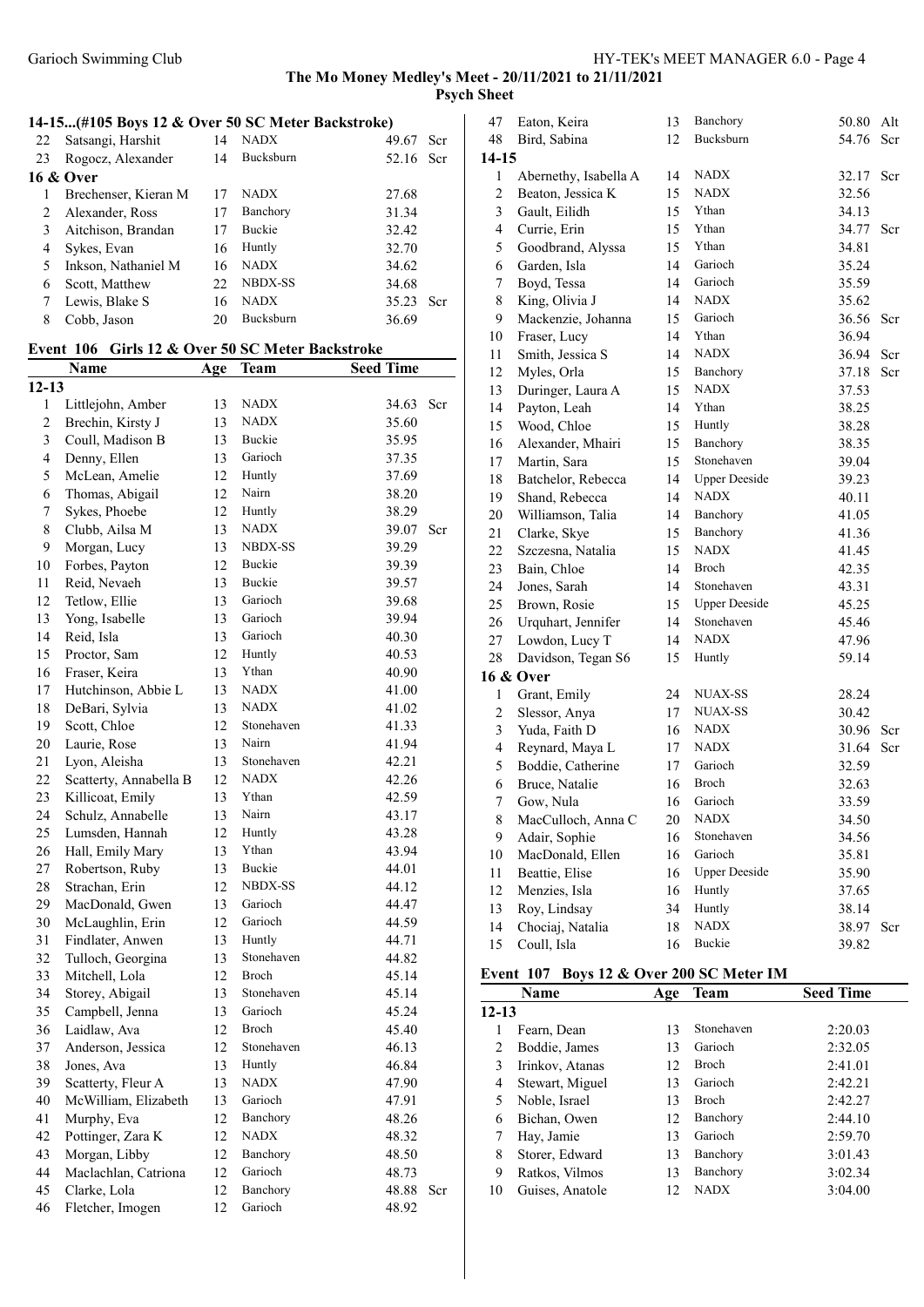#### 12-13...(#107 Boys 12 & Over 200 SC Meter IM)

| 11           | Reid, Fergus                | 12 | Garioch              | 3:06.36 |     |
|--------------|-----------------------------|----|----------------------|---------|-----|
| 12           | Fearn, Kai                  | 12 | Stonehaven           | 3:07.30 |     |
| 13           | McROBBIE, Gregor            | 13 | Broch                | 3:08.87 |     |
| 14           | Ritchie, Zak                | 13 | Banchory             | 3:14.12 |     |
| 15           | Buchan, Ruairi              | 12 | Garioch              | 3:15.46 |     |
| 16           | Thorne, Harris              | 13 | <b>Upper Deeside</b> | 3:35.85 |     |
| 17           | Smith, Findlay              | 13 | Garioch              | 3:41.75 |     |
| 18           | Long, Innes                 | 12 | Banchory             | 3:59.25 | Alt |
| 19           | Gow, Innes                  | 13 | Garioch              | 4:07.10 | Alt |
| 14-15        |                             |    |                      |         |     |
| $\mathbf{1}$ | Mitchell, Kyle              | 15 | Garioch              | 2:18.61 |     |
| $\sqrt{2}$   | Gibson, Jake                | 15 | Broch                | 2:19.64 |     |
| 3            | Tetlow, Fraser              | 15 | Garioch              | 2:20.30 |     |
| 4            | McLaughlin, Ben             | 15 | Garioch              | 2:23.45 |     |
| 5            | Broadley, Ryan              | 15 | <b>Broch</b>         | 2:30.93 |     |
| 6            | Herron, Roddy               | 15 | Banchory             | 2:36.25 |     |
| 7            | MacIver, Ruaridh            | 14 | Stonehaven           | 2:36.75 |     |
| 8            | Smith, Archie C             | 14 | <b>NADX</b>          | 2:37.08 |     |
| 9            | Shulayev-Barnes, Oscar J 14 |    | <b>NADX</b>          | 2:37.18 |     |
| 10           | Thompson, Alex              | 15 | <b>Buckie</b>        | 2:39.67 |     |
| 11           | Smitton, Andrew             | 15 | Banchory             | 2:46.56 |     |
| 12           | Walker, Evan                | 14 | <b>Buckie</b>        | 3:27.19 |     |
| 13           | Rogocz, Alexander           | 14 | Bucksburn            | 4:12.12 | Scr |
|              | 16 & Over                   |    |                      |         |     |
| 1            | Travis, Cameron             | 17 | <b>NUAX-SS</b>       | 2:10.37 |     |
| 2            | Robertson, Tom A            | 16 | <b>NADX</b>          | 2:13.14 |     |
| 3            | Brechenser, Kieran M        | 17 | <b>NADX</b>          | 2:18.14 |     |
| 4            | Smith, David C              | 28 | <b>NADX</b>          | 2:18.89 |     |
| 5            | Aitchison, Brandan          | 17 | Buckie               | 2:27.66 |     |
| 6            | Alexander, Ross             | 17 | Banchory             | 2:29.04 |     |
| 7            | Sykes, Evan                 | 16 | Huntly               | 2:50.38 |     |

### Event 108 Girls 12 & Over 200 SC Meter IM

|                | Name                   | Age | <b>Team</b>    | <b>Seed Time</b> |
|----------------|------------------------|-----|----------------|------------------|
| $12 - 13$      |                        |     |                |                  |
| 1              | Coull, Madison B       | 13  | Buckie         | 2:40.24          |
| $\overline{2}$ | Brechin, Kirsty J      | 13  | <b>NADX</b>    | 2:41.50          |
| 3              | Denny, Ellen           | 13  | Garioch        | 2:43.93          |
| $\overline{4}$ | Forbes, Payton         | 12  | Buckie         | 2:55.51          |
| 5              | McLean, Amelie         | 12  | Huntly         | 3:00.41          |
| 6              | Reid, Isla             | 13  | Garioch        | 3:01.59          |
| 7              | Storey, Abigail        | 13  | Stonehaven     | 3:02.69          |
| 8              | Reid, Nevaeh           | 13  | Buckie         | 3:07.72          |
| 9              | Tetlow, Ellie          | 13  | Garioch        | 3:07.89          |
| 10             | Yong, Isabelle         | 13  | Garioch        | 3:09.05          |
| 11             | Scatterty, Annabella B | 12  | <b>NADX</b>    | 3:10.30          |
| 12             | Morgan, Lucy           | 13  | <b>NBDX-SS</b> | 3:13.37          |
| 13             | Schulz, Annabelle      | 13  | Nairn          | 3:13.43          |
| 14             | McLaughlin, Erin       | 12  | Garioch        | 3:15.22          |
| 15             | Campbell, Jenna        | 13  | Garioch        | 3:17.06          |
| 16             | Robertson, Ruby        | 13  | Buckie         | 3:19.49          |
| 17             | Watt, Olivia           | 12  | <b>Broch</b>   | 3:26.69          |
| 18             | Walker, Laila          | 12  | <b>Buckie</b>  | 3:28.22          |
| 19             | Murphy, Eva            | 12  | Banchory       | 3:28.76          |
| 20             | MacDonald, Gwen        | 13  | Garioch        | 3:29.72          |
| 21             | Fletcher, Imogen       | 12  | Garioch        | 3:31.06          |
| 22             | McWilliam, Elizabeth   | 13  | Garioch        | 3:33.07          |
| 23             | Mitchell, Lola         | 12  | <b>Broch</b>   | 3:51.44<br>Alt   |
| 24             | Eaton, Keira           | 13  | Banchory       | 4:00.31<br>Alt   |
| 25             | Maclachlan, Catriona   | 12  | Garioch        | 4:32.90<br>Alt   |

#### 14-15

| 1                       | Goodbrand, Alyssa  | 15 | Ythan                | 2:36.87 |
|-------------------------|--------------------|----|----------------------|---------|
| 2                       | Gault, Eilidh      | 15 | Ythan                | 2:37.31 |
| $\overline{\mathbf{3}}$ | Beaton, Jessica K  | 15 | <b>NADX</b>          | 2:39.91 |
| 4                       | Garden, Isla       | 14 | Garioch              | 2:43.13 |
| 5                       | Szczesna, Natalia  | 15 | <b>NADX</b>          | 2:43.72 |
| 6                       | Boyd, Tessa        | 14 | Garioch              | 2:47.34 |
| 7                       | Martin, Sara       | 15 | Stonehaven           | 2:48.66 |
| 8                       | Batchelor, Rebecca | 14 | <b>Upper Deeside</b> | 2:50.95 |
| 9                       | Williamson, Talia  | 14 | Banchory             | 2:56.95 |
| 10                      | Alexander, Mhairi  | 15 | Banchory             | 2:57.34 |
| 11                      | Jones, Sarah       | 14 | Stonehaven           | 2:59.72 |
| 12                      | Reid, Nicole       | 14 | <b>Broch</b>         | 3:01.72 |
| 13                      | Shand, Rebecca     | 14 | <b>NADX</b>          | 3:05.84 |
| 14                      | Clarke, Skye       | 15 | Banchory             | 3:08.14 |
| 15                      | Wood, Chloe        | 15 | Huntly               | 3:08.74 |
| 16                      | Bain, Chloe        | 14 | <b>Broch</b>         | 3:09.02 |
| 17                      | Urquhart, Jennifer | 14 | Stonehaven           | 3:17.28 |
|                         | 16 & Over          |    |                      |         |
| 1                       | Hall, Kailyn       | 17 | <b>NUAX-SS</b>       | 2:24.83 |
| 2                       | Gow, Nula          | 16 | Garioch              | 2:24.85 |
| $\overline{\mathbf{3}}$ | Boddie, Catherine  | 17 | Garioch              | 2:30.04 |
| 4                       | Beattie, Elise     | 16 | <b>Upper Deeside</b> | 2:39.23 |
| 5                       | MacDonald, Ellen   | 16 | Garioch              | 2:43.12 |
| 6                       | Simpson, Emma      | 17 | <b>Broch</b>         | 2:44.91 |
| 7                       | Adair, Sophie      | 16 | Stonehaven           | 2:49.47 |
| 8                       | Roy, Lindsay       | 34 | Huntly               | 2:51.47 |
| 9                       | Menzies, Isla      | 16 | Huntly               | 2:54.90 |

#### Event 201 Girls 12 & Over 50 SC Meter Breaststroke

| Name                   | Age          | <b>Team</b>  | <b>Seed Time</b>                                     |
|------------------------|--------------|--------------|------------------------------------------------------|
| $12 - 13$              |              |              |                                                      |
| Brechin, Kirsty J      | 13           | <b>NADX</b>  | 39.28                                                |
| Denny, Ellen           | 13           | Garioch      | 40.70                                                |
| Littlejohn, Amber      | 13           | <b>NADX</b>  | 40.81                                                |
| Coull, Madison B       | 13           | Buckie       | 42.32                                                |
| DeBari, Sylvia         | 13           | <b>NADX</b>  | 42.50                                                |
| Reid, Nevaeh           | 13           | Buckie       | 42.76                                                |
| Storey, Abigail        | 13           | Stonehaven   | 42.80                                                |
| Yong, Isabelle         | 13           | Garioch      | 43.22                                                |
| Reid, Isla             | 13           | Garioch      | 43.53                                                |
| Scott, Chloe           | 12           | Stonehaven   | 43.90                                                |
| McLean, Amelie         | 12           | Huntly       | 44.37                                                |
| Watt, Olivia           | 12           | Broch        | 44.41                                                |
| Thomas, Abigail        | 12           | Nairn        | 44.49                                                |
| Fraser, Keira          | 13           | Ythan        | 44.53                                                |
| Mitchell, Lola         | 12           | <b>Broch</b> | 44.84                                                |
| Forbes, Payton         | 12           | Buckie       | 45.62                                                |
| Sykes, Phoebe          | 12           | Huntly       | 45.76                                                |
| Clubb, Ailsa M         | 13           | <b>NADX</b>  | 46.43                                                |
| Proctor, Sam           | 12           | Huntly       | 47.06                                                |
| Scatterty, Fleur A     | 13           | <b>NADX</b>  | 47.45                                                |
| Lyon, Aleisha          | 13           | Stonehaven   | 47.63                                                |
| McLaughlin, Erin       | 12           | Garioch      | 48.00                                                |
| Maclachlan, Catriona   | 12           | Garioch      | 48.00                                                |
| Killicoat, Emily       | 13           | Ythan        | 48.15                                                |
| Scatterty, Annabella B | 12           | <b>NADX</b>  | 48.62                                                |
| Laurie, Rose           | 13           | Nairn        | 48.76                                                |
| Walker, Laila          | 12           | Buckie       | 48.94                                                |
| Hall, Emily Mary       | 13           | Ythan        | 49.04                                                |
| Tetlow, Ellie          | 13           | Garioch      | 49.51                                                |
|                        | $\mathbf{u}$ |              | <b>SHIS 12 &amp; OVER 50 SC METER DI CASISTI OKC</b> |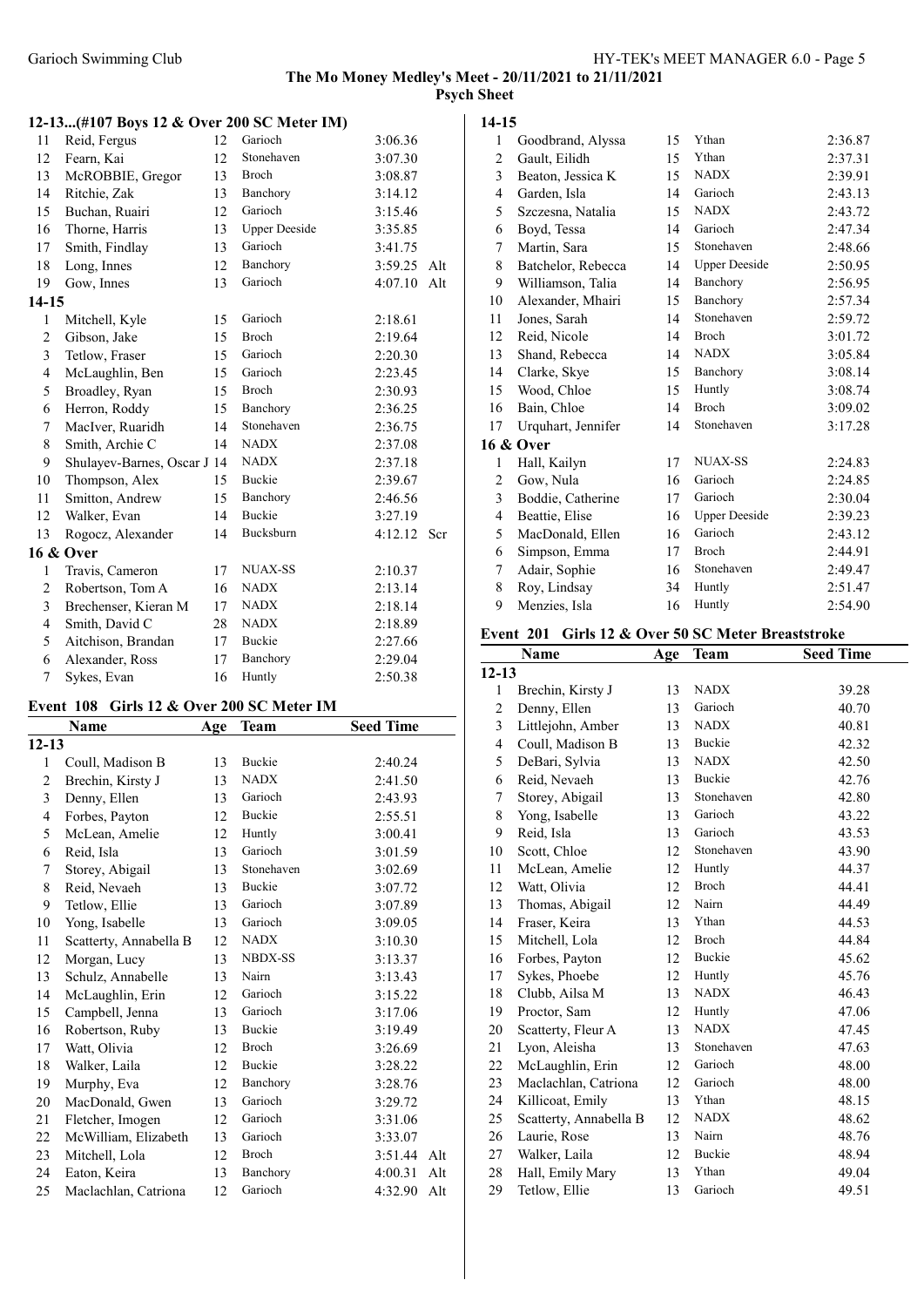## 12-13...(#201 Girls 12 & Over 50 SC Meter Breaststroke)

| 30               | Eaton, Keira          | 13 | Banchory             | 49.94   |     |
|------------------|-----------------------|----|----------------------|---------|-----|
| 31               | Lumsden, Hannah       | 12 | Huntly               | 50.02   |     |
| 32               | Jones, Ava            | 13 | Huntly               | 50.17   |     |
| 33               | Morgan, Lucy          | 13 | NBDX-SS              | 50.17   |     |
| 34               | Robertson, Ruby       | 13 | Buckie               | 50.20   |     |
| 35               | Hutchinson, Abbie L   | 13 | <b>NADX</b>          | 50.37   |     |
| 36               | Pottinger, Zara K     | 12 | NADX                 | 50.83   |     |
| 37               |                       |    | Stonehaven           |         |     |
|                  | Tulloch, Georgina     | 13 | Garioch              | 50.85   |     |
| 38               | Campbell, Jenna       | 13 |                      | 51.11   |     |
| 39               | Schulz, Annabelle     | 13 | Nairn                | 51.36   |     |
| 40               | Murphy, Eva           | 12 | Banchory             | 51.39   |     |
| 41               | Findlater, Anwen      | 13 | Huntly               | 51.45   |     |
| 42               | Slater, Neive         | 13 | Buckie               | 51.89   |     |
| 43               | Clarke, Lola          | 12 | Banchory             | 52.81   |     |
| 44               | MacDonald, Gwen       | 13 | Garioch              | 54.05   |     |
| 45               | McWilliam, Elizabeth  | 13 | Garioch              | 54.06   |     |
| 46               | Murray, Lily E        | 12 | <b>NADX</b>          | 54.60   |     |
| 47               | Fletcher, Imogen      | 12 | Garioch              | 54.62   |     |
| 48               | Morgan, Libby         | 12 | Banchory             | 57.81   | Scr |
| 49               | Bird, Sabina          | 12 | Bucksburn            | 1:10.69 | Scr |
| $14-15$          |                       |    |                      |         |     |
| $\mathbf{1}$     | Goodbrand, Alyssa     | 15 | Ythan                | 36.94   |     |
| $\boldsymbol{2}$ | Gault, Eilidh         | 15 | Ythan                | 37.12   |     |
| $\mathfrak{Z}$   | Smith, Jessica S      | 14 | <b>NADX</b>          | 39.10   |     |
| $\overline{4}$   |                       | 15 | Stonehaven           |         |     |
|                  | Martin, Sara          |    |                      | 40.07   |     |
| 5                | Payton, Leah          | 14 | Ythan                | 40.35   |     |
| 6                | Abernethy, Isabella A | 14 | <b>NADX</b>          | 40.58   |     |
| 7                | Duringer, Laura A     | 15 | <b>NADX</b>          | 40.78   |     |
| 8                | Garden, Isla          | 14 | Garioch              | 40.99   |     |
| 9                | Batchelor, Rebecca    | 14 | <b>Upper Deeside</b> | 41.12   |     |
| $10\,$           | Fraser, Lucy          | 14 | Ythan                | 41.31   |     |
| 11               | Currie, Erin          | 15 | Ythan                | 42.64   |     |
| 12               | Szczesna, Natalia     | 15 | <b>NADX</b>          | 43.81   |     |
| 13               | Shand, Rebecca        | 14 | <b>NADX</b>          | 43.87   |     |
| 14               | Boyd, Tessa           | 14 | Garioch              | 43.87   |     |
| 15               | Clarke, Skye          | 15 | Banchory             | 44.19   |     |
| 16               | Myles, Orla           | 15 | Banchory             | 44.66   |     |
| 17               | Reid, Nicole          | 14 | <b>Broch</b>         | 45.15   |     |
| 18               | Bain, Chloe           | 14 | Broch                | 45.40   |     |
| 19               | Alexander, Mhairi     | 15 | Banchory             | 45.59   |     |
| 20               | Jones, Sarah          | 14 | Stonehaven           | 47.41   |     |
| 21               | Lowdon, Lucy T        | 14 | <b>NADX</b>          | 47.66   |     |
| 22               |                       | 14 | Stonehaven           |         |     |
|                  | Urquhart, Jennifer    |    |                      | 48.00   |     |
| 23               | Wood, Chloe           | 15 | Huntly               | 48.99   |     |
| 24               | Moffat, Aoife         | 14 | Huntly               | 51.07   |     |
|                  | 16 & Over             |    |                      |         |     |
| 1                | Miley, Hannah         | 32 | <b>NUAX-SS</b>       | 31.84   |     |
| $\boldsymbol{2}$ | Gow, Nula             | 16 | Garioch              | 33.81   |     |
| $\mathfrak{Z}$   | Simpson, Emma         | 17 | Broch                | 35.36   |     |
| $\overline{4}$   | MacCulloch, Anna C    | 20 | <b>NADX</b>          | 35.50   |     |
| 5                | Hall, Kailyn          | 17 | <b>NUAX-SS</b>       | 35.69   |     |
| 6                | Yuda, Faith D         | 16 | <b>NADX</b>          | 36.34   |     |
| 7                | Bruce, Natalie        | 16 | Broch                | 36.54   |     |
| 8                | Ligtendag, Faye       | 16 | Stonehaven           | 36.71   |     |
| 9                | Reece, Laura L        | 16 | <b>NADX</b>          | 37.62   |     |
| 10               | Boddie, Catherine     | 17 | Garioch              | 38.08   |     |
| 11               | Reynard, Maya L       | 17 | <b>NADX</b>          | 38.10   |     |
| 12               | Ligtendag, Gemma      | 16 | Stonehaven           | 38.40   |     |
| 13               | Coull, Isla           | 16 | <b>Buckie</b>        | 39.75   |     |
| 14               | MacDonald, Ellen      | 16 | Garioch              | 41.12   |     |
|                  | Menzies, Isla         |    | Huntly               |         |     |
| 15               |                       | 16 |                      | 42.27   |     |

# Event 202 Boys 12 & Over 50 SC Meter Breaststroke

|                         | Name                        | Age | Team                 | <b>Seed Time</b>   |     |
|-------------------------|-----------------------------|-----|----------------------|--------------------|-----|
| $12 - 13$               |                             |     |                      |                    |     |
| $\mathbf{1}$            | Stewart, Miguel             | 13  | Garioch              | 33.78              |     |
| $\overline{c}$          | Christoforos, Connor M      | 13  | <b>NADX</b>          | 37.45              |     |
| 3                       | Boddie, James               | 13  | Garioch              | 39.22              |     |
| $\overline{4}$          | Fearn, Dean                 | 13  | Stonehaven           | 39.53              |     |
| 5                       | Noble, Israel               | 13  | Broch                | 41.11              |     |
| 6                       | Shulayev-Barnes, Henry A13  |     | <b>NADX</b>          | 41.12              |     |
| 7                       | Irinkov, Atanas             | 12  | Broch                | 41.31              |     |
| 8                       | Fearn, Kai                  | 12  | Stonehaven           | 42.38              |     |
| 9                       | Ratkos, Vilmos              | 13  | Banchory             | 43.06              |     |
| 10                      | Reid, Fergus                | 12  | Garioch              | 44.25              |     |
| 11                      | Aberdein, James             | 13  | Banchory             | 44.65              |     |
| 12                      | Christie, Max D             | 13  | <b>NADX</b>          | 45.12              |     |
| 13                      | Storer, Edward              | 13  | Banchory             | 45.48              |     |
| 14                      | Gow, Innes                  | 13  | Garioch              | 45.74              |     |
| 15                      | Hay, Jamie                  | 13  | Garioch              | 45.89              |     |
| 16                      | Strachan, Jensen            | 13  | Broch                | 45.97              |     |
| 17                      | Buchan, Ruairi              | 12  | Garioch              | 46.72              |     |
| 18                      | Smith, Findlay              | 13  | Garioch              | 46.89              |     |
| 19                      | Brechin, Jake T             | 13  | <b>NADX</b>          | 47.35              |     |
| 20                      | Bichan, Owen                | 12  | Banchory             | 48.68              |     |
| 21                      | Ritchie, Zak                | 13  | Banchory             | 50.56              |     |
| 22                      | Liversedge, Glenn           | 12  | Banchory             | 51.31              |     |
| 23                      | Abernethy, Ethan M          | 12  | <b>NADX</b>          | 52.01              |     |
| 24                      | Lorimer, Gregor             | 13  | Ythan                | 52.06              |     |
| 25                      | McROBBIE, Gregor            | 13  | Broch                | 52.47              |     |
| 26                      | Duringer, Thomas L          | 12  | <b>NADX</b>          | 54.02              |     |
| 27                      | Thorne, Harris              | 13  | <b>Upper Deeside</b> | 54.92              |     |
| 28                      | Long, Innes                 | 12  | Banchory             | 58.14              |     |
| 29                      | Coull, Luke                 | 13  | <b>Buckie</b>        | 1:02.32            | Scr |
| 30                      | Pert, Connor                | 12  | Banchory             |                    |     |
| 31                      | Carter, Ollie               | 13  | Banchory             | 1:10.09<br>1:11.82 |     |
| $14-15$                 |                             |     |                      |                    |     |
| $\mathbf{1}$            | Liversedge, Torin           | 14  | Banchory             | 33.02              |     |
| 2                       | Gibson, Jake                | 15  | Broch                | 33.43              |     |
| 3                       | Lorimer, Jack               | 15  | Ythan                | 34.23              |     |
| $\overline{\mathbf{4}}$ | McLaughlin, Ben             | 15  | Garioch              | 34.41              |     |
| 5                       | Gauld, Callum C             | 14  | NADX                 | 34.52              |     |
| 6                       | Broadley, Ryan              | 15  | Broch                | 34.72              |     |
| 7                       | Tetlow, Fraser              | 15  | Garioch              | 35.62              |     |
| 8                       | McCombie, Dylan             | 14  | Banchory             | 36.05              |     |
| 9                       | Smith, Archie C             | 14  | <b>NADX</b>          | 36.09              |     |
| 10                      | Shulayev-Barnes, Oscar J 14 |     | <b>NADX</b>          | 36.31              |     |
| 11                      | Cadger, Jake                | 15  | Ythan                | 36.72              |     |
| 12                      | Aitchison, Kallum           | 15  | Buckie               | 37.87              |     |
| 13                      | Mitchell, Kyle              | 15  | Garioch              | 38.10              |     |
| 14                      | Rae, Jack                   | 14  | Ythan                | 39.31              |     |
| 15                      | Rashwan, Yassin             | 15  | <b>NADX</b>          | 40.12              |     |
| 16                      | Herron, Roddy               | 15  | Banchory             | 41.10              |     |
| 17                      | Thompson, Alex              | 15  | Buckie               | 41.76              |     |
| 18                      | Smitton, Andrew             | 15  | Banchory             | 42.28              |     |
| 19                      | MacIver, Ruaridh            | 14  | Stonehaven           | 44.00              |     |
| 20                      | Walker, Evan                | 14  | Buckie               | 49.09              |     |
| 21                      | Satsangi, Harshit           | 14  | <b>NADX</b>          | 49.56              |     |
| 22                      | Park, Harris                | 14  | Ythan                | 53.49              |     |
| 23                      | Blair, Calum                | 14  | <b>Upper Deeside</b> | 53.70              |     |
|                         | 16 & Over                   |     |                      |                    |     |
| $\mathbf{1}$            | Bryce, Robert A             | 27  | <b>NADX</b>          | 28.57              | Scr |
|                         |                             |     |                      |                    |     |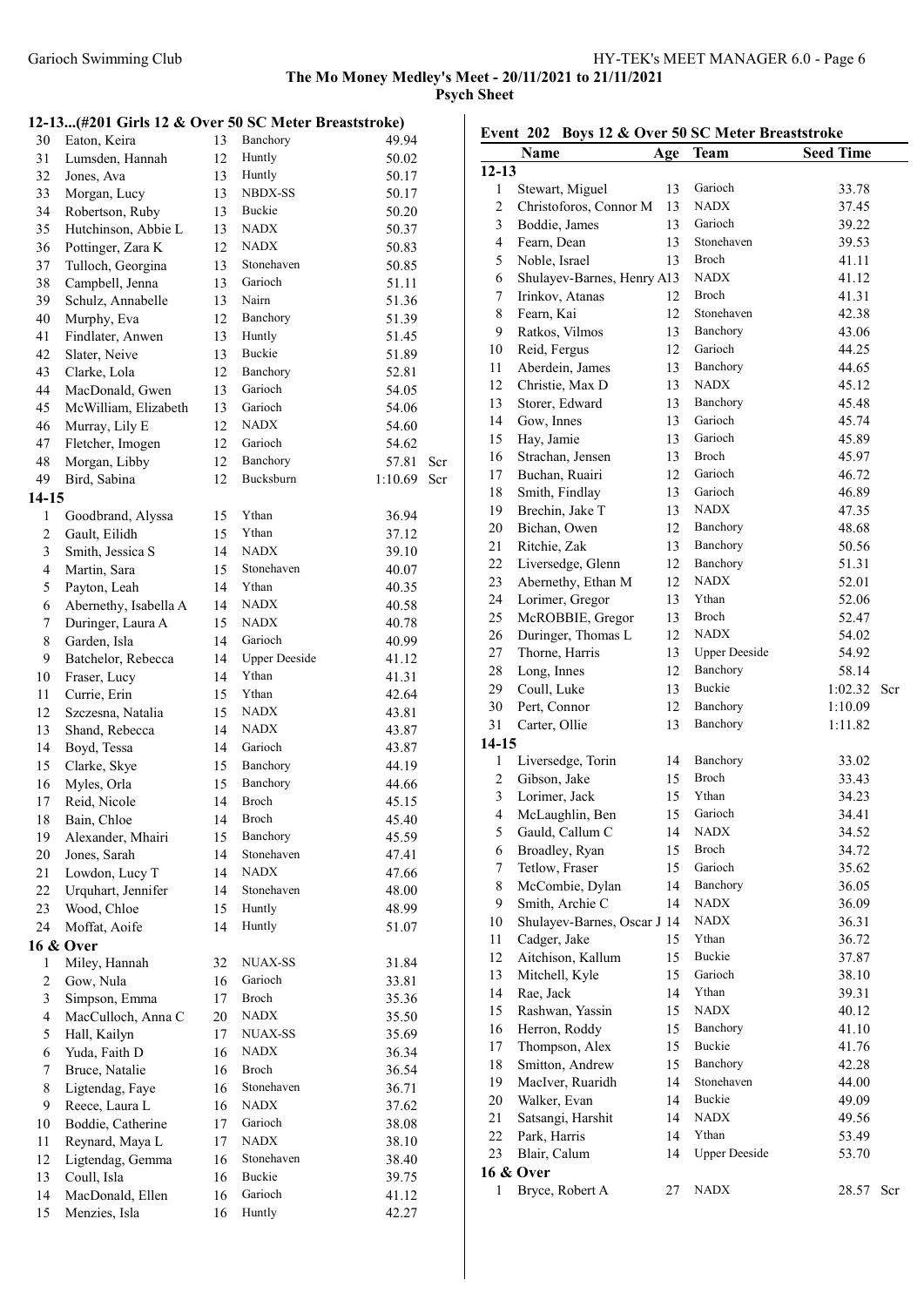# The Mo Money Medley's Meet - 20/11/2021 to 21/11/2021

Psych Sheet

# 16 & Over...(#202 Boys 12 & Over 50 SC Meter Breaststroke)

|    | 2 Christie, Thomas G |    | <b>NADX</b> | 30.68 |
|----|----------------------|----|-------------|-------|
| 3  | Brechenser, Kieran M |    | <b>NADX</b> | 31.40 |
|    | Smith, David C       | 28 | <b>NADX</b> | 33.29 |
| 5. | Inkson, Nathaniel M  | 16 | <b>NADX</b> | 38.79 |
|    | 6 Sykes, Evan        | 16 | Huntly      | 39.91 |
|    | Cobb, Jason          | 20 | Bucksburn   | 41.69 |
|    | Duncan, Logan        | 16 | Huntly      | 45 43 |

#### Event 203 Girls 12 & Over 50 SC Meter Freestyle

|                | Name                   | Age | Team           | <b>Seed Time</b> |     |
|----------------|------------------------|-----|----------------|------------------|-----|
| $12 - 13$      |                        |     |                |                  |     |
| 1              | Littlejohn, Amber      | 13  | <b>NADX</b>    | 28.94            |     |
| $\overline{c}$ | Brechin, Kirsty J      | 13  | <b>NADX</b>    | 29.37            |     |
| 3              | Denny, Ellen           | 13  | Garioch        | 30.41            |     |
| $\overline{4}$ | Coull, Madison B       | 13  | Buckie         | 30.62            |     |
| 5              | Reid, Isla             | 13  | Garioch        | 32.44            |     |
| 6              | Reid, Nevaeh           | 13  | Buckie         | 32.84            |     |
| 7              | Watt, Olivia           | 12  | Broch          | 33.13            |     |
| 8              | DeBari, Sylvia         | 13  | <b>NADX</b>    | 33.16            |     |
| 9              | Clubb, Ailsa M         | 13  | <b>NADX</b>    | 33.80            |     |
| 10             | Thomas, Abigail        | 12  | Nairn          | 33.82            |     |
| 11             | Forbes, Payton         | 12  | Buckie         | 33.89            |     |
| 12             | McLean, Amelie         | 12  | Huntly         | 34.00            |     |
| 13             | Storey, Abigail        | 13  | Stonehaven     | 34.00            |     |
| 14             | Morgan, Lucy           | 13  | <b>NBDX-SS</b> | 34.14            |     |
| 15             | Findlater, Anwen       | 13  | Huntly         | 34.67            |     |
| 16             | Fraser, Keira          | 13  | Ythan          | 34.78            |     |
| 17             | Hutchinson, Abbie L    | 13  | <b>NADX</b>    | 34.81            |     |
| 18             | Yong, Isabelle         | 13  | Garioch        | 34.87            |     |
|                | Sykes, Phoebe          | 12  | Huntly         |                  |     |
| 19             |                        | 12  | <b>NADX</b>    | 35.08<br>35.21   |     |
| 20             | Scatterty, Annabella B | 12  | <b>NADX</b>    |                  |     |
| 21             | Murray, Lily E         |     |                | 35.21            |     |
| 22             | Mitchell, Lola         | 12  | Broch          | 35.32            |     |
| 23             | Lyon, Aleisha          | 13  | Stonehaven     | 35.38            |     |
| 24             | McLaughlin, Erin       | 12  | Garioch        | 35.53            |     |
| 25             | Tetlow, Ellie          | 13  | Garioch        | 35.82            |     |
| 26             | Killicoat, Emily       | 13  | Ythan          | 35.85            |     |
| 27             | Campbell, Jenna        | 13  | Garioch        | 35.91            |     |
| 28             | Schulz, Annabelle      | 13  | Nairn          | 35.93            |     |
| 29             | Scott, Chloe           | 12  | Stonehaven     | 36.06            |     |
| 30             | Lumsden, Hannah        | 12  | Huntly         | 36.43            |     |
| 31             | Laurie, Rose           | 13  | Nairn          | 36.79            |     |
| 32             | Scatterty, Fleur A     | 13  | <b>NADX</b>    | 37.75            |     |
| 33             | Jones, Ava             | 13  | Huntly         | 37.97            |     |
| 34             | MacDonald, Gwen        | 13  | Garioch        | 38.07            |     |
| 35             | Eaton, Keira           | 13  | Banchory       | 38.31            |     |
| 36             | Proctor, Sam           | 12  | Huntly         | 38.33            |     |
| 37             | Hall, Emily Mary       | 13  | Ythan          | 38.46            |     |
| 38             | Robertson, Ruby        | 13  | Buckie         | 38.93            |     |
| 39             | Walker, Laila          | 12  | <b>Buckie</b>  | 39.09            |     |
| 40             | Tulloch, Georgina      | 13  | Stonehaven     | 40.00            |     |
| 41             | Fletcher, Imogen       | 12  | Garioch        | 40.07            |     |
| 42             | Pottinger, Zara K      | 12  | <b>NADX</b>    | 40.16            |     |
| 43             | McWilliam, Elizabeth   | 13  | Garioch        | 40.74            |     |
| 44             | Maclachlan, Catriona   | 12  | Garioch        | 40.76            |     |
| 45             | Murphy, Eva            | 12  | Banchory       | 41.67            |     |
| 46             | Morgan, Libby          | 12  | Banchory       | 41.72            | Scr |
| 47             | Slater, Neive          | 13  | <b>Buckie</b>  | 43.64            |     |
| 48             | Clarke, Lola           | 12  | Banchory       | 49.03            |     |
| 49             | Bird, Sabina           | 12  | Bucksburn      | 53.31            | Scr |

#### 14-15

| $\mathbf{1}$   | Abernethy, Isabella A | 14 | <b>NADX</b>          | 28.99 |     |
|----------------|-----------------------|----|----------------------|-------|-----|
| $\overline{c}$ | Beaton, Jessica K     | 15 | <b>NADX</b>          | 29.74 |     |
| 3              | Gault, Eilidh         | 15 | Ythan                | 29.75 |     |
| 4              | King, Olivia J        | 14 | <b>NADX</b>          | 29.87 |     |
| 5              | Smith, Jessica S      | 14 | NADX                 | 30.07 |     |
| 6              | Garden, Isla          | 14 | Garioch              | 30.17 |     |
| 7              | Szczesna, Natalia     | 15 | <b>NADX</b>          | 30.19 |     |
| 8              | Mackenzie, Johanna    | 15 | Garioch              | 30.24 | Scr |
| 9              | Currie, Erin          | 15 | Ythan                | 30.35 |     |
| 10             | Goodbrand, Alyssa     | 15 | Ythan                | 30.45 |     |
| 11             | Myles, Orla           | 15 | Banchory             | 30.46 |     |
| 12             | Duringer, Laura A     | 15 | <b>NADX</b>          | 30.98 |     |
| 13             | Fraser, Lucy          | 14 | Ythan                | 31.00 |     |
| 14             | Batchelor, Rebecca    | 14 | <b>Upper Deeside</b> | 31.76 |     |
| 15             | Shand, Rebecca        | 14 | <b>NADX</b>          | 32.45 |     |
| 16             | Payton, Leah          | 14 | Ythan                | 33.34 |     |
| 17             | Boyd, Tessa           | 14 | Garioch              | 33.45 |     |
| 18             | Martin, Sara          | 15 | Stonehaven           | 33.63 |     |
| 19             | Alexander, Mhairi     | 15 | Banchory             | 34.28 |     |
| 20             | Clarke, Skye          | 15 | Banchory             | 34.81 |     |
| 21             | Wood, Chloe           | 15 | Huntly               | 34.83 |     |
| 22             | Lowdon, Lucy T        | 14 | <b>NADX</b>          | 35.64 |     |
| 23             | Bain, Chloe           | 14 | Broch                | 36.15 |     |
| 24             | Reid, Nicole          | 14 | <b>Broch</b>         | 36.64 |     |
| 25             | Jones, Sarah          | 14 | Stonehaven           | 38.55 |     |
| 26             | Urquhart, Jennifer    | 14 | Stonehaven           | 40.00 |     |
| 27             | Moffat, Aoife         | 14 | Huntly               | 42.62 |     |
| 28             | Davidson, Tegan S6    | 15 | Huntly               | 44.24 |     |
|                | 16 & Over             |    |                      |       |     |
| 1              | Slessor, Anya         | 17 | NUAX-SS              | 27.01 | Scr |
| $\overline{c}$ | Hall, Kailyn          | 17 | <b>NUAX-SS</b>       | 27.66 |     |
| 3              | Bruce, Natalie        | 16 | Broch                | 27.73 |     |
| 4              | Yuda, Faith D         | 16 | <b>NADX</b>          | 27.92 |     |
| 5              | Reynard, Maya L       | 17 | <b>NADX</b>          | 28.16 |     |
| 6              | MacCulloch, Anna C    | 20 | <b>NADX</b>          | 28.38 |     |
| 7              | Gow, Nula             | 16 | Garioch              | 29.37 |     |
| 8              | Boddie, Catherine     | 17 | Garioch              | 29.46 |     |
| 9              | Simpson, Emma         | 17 | Broch                | 29.70 |     |
| 10             | Reece, Laura L        | 16 | <b>NADX</b>          | 29.94 |     |
| 11             | Ligtendag, Gemma      | 16 | Stonehaven           | 29.98 |     |
| 12             | Menzies, Isla         | 16 | Huntly               | 30.03 |     |
| 13             | Ligtendag, Faye       | 16 | Stonehaven           | 30.30 |     |
| 14             | MacDonald, Ellen      | 16 | Garioch              | 31.15 |     |
| 15             | Chociaj, Natalia      | 18 | <b>NADX</b>          | 31.91 | Scr |
| 16             | Coull, Isla           | 16 | Buckie               | 33.03 |     |

# Event 204 Boys 12 & Over 50 SC Meter Freestyle

|           | Name                       | Age | <b>Team</b>  | <b>Seed Time</b> |
|-----------|----------------------------|-----|--------------|------------------|
| $12 - 13$ |                            |     |              |                  |
|           | Fearn, Dean                | 13  | Stonehaven   | 25.44            |
| 2         | Boddie, James              | 13  | Garioch      | 27.75            |
| 3         | Stewart, Miguel            | 13  | Garioch      | 27.84            |
| 4         | Christoforos, Connor M     | 13  | <b>NADX</b>  | 29.40            |
| 5         | Shulayev-Barnes, Henry A13 |     | <b>NADX</b>  | 29.46            |
| 6         | Fearn, Kai                 | 12  | Stonehaven   | 30.23            |
|           | Noble, Israel              | 13  | <b>Broch</b> | 30.75            |
| 8         | Irinkov, Atanas            | 12  | Broch        | 30.81            |
| 9         | Strachan, Jensen           | 13  | Broch        | 30.84            |
| 10        | Storer, Edward             | 13  | Banchory     | 30.84            |
| 11        | McROBBIE, Gregor           | 13  | Broch        | 32.36            |